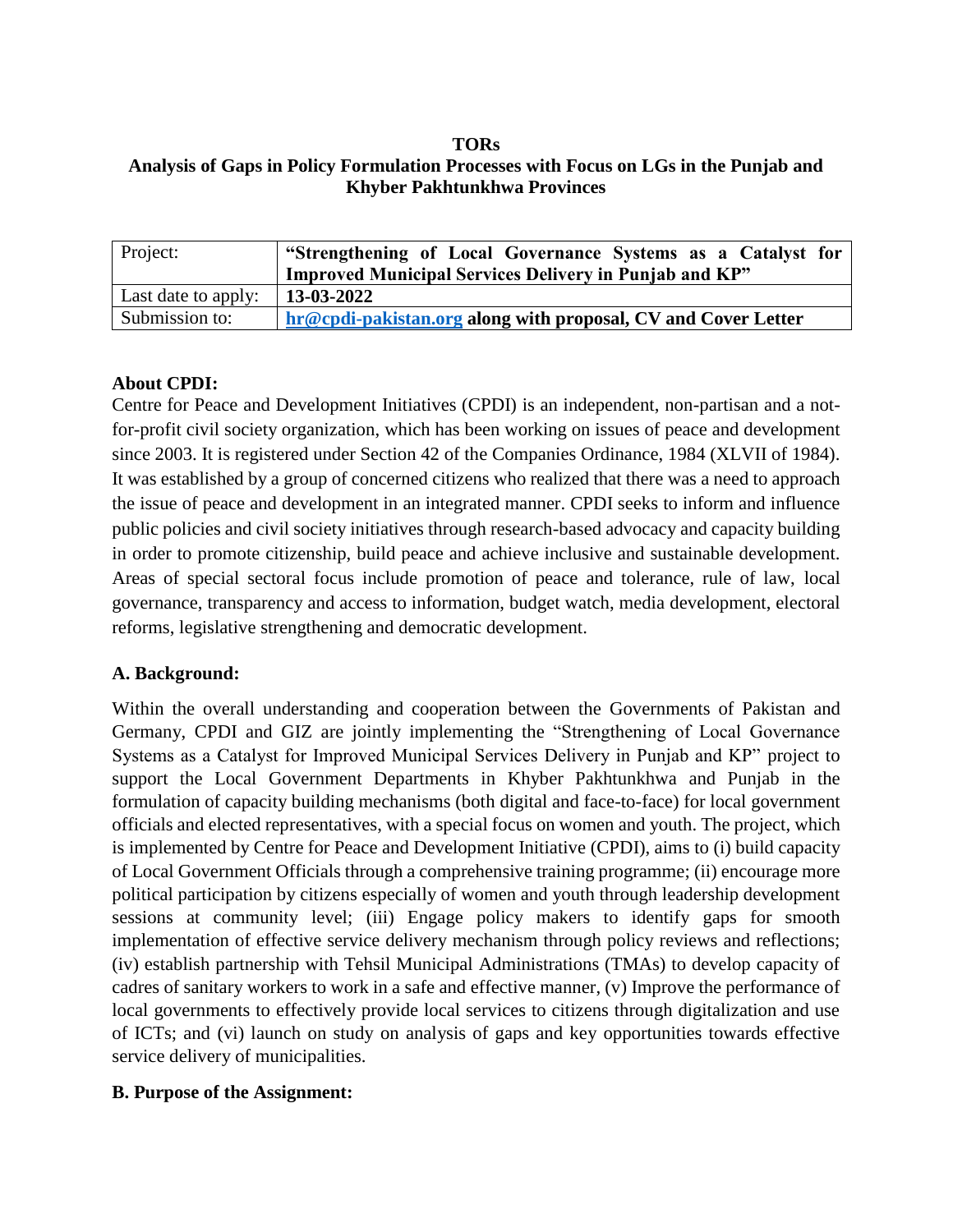The overall purpose of this research assignment is to analyse strengths and weaknesses of the policy formulation processes in the Punjab and Khyber Pakhtunkhwa provinces between 2013 and 2021 regarding local government affairs. The research is expected to (a) describe the policy formulation processes, (b) identify gaps and weaknesses of these processes, and (c) result in recommendations about how the policy formulation process can be improved in the future.

The guiding hypothesis of the research is as follows:

Policy making process is not inclusive and consensus oriented, which is the reason that the adopted policies do not survive changes in the ruling political dispensation. When policies are not broadly owned and guarded, it is quite easy for the ruling political party change laws with simple majority in a unicameral legislature.

The research will focus on the following legislations as case studies:

- a) for KP: the Local Government Act 2013 and its major amendment in 2019
- b) for Punjab: the Local Government Act 2013, the two pieces of legislation adopted in 2019 (LGA and VP/NC Act 2019), and the new legislation (PLGO 2020) adopted in December 2020.

During the Inception Phase, the consultant will consider and suggest to what extent the formulation processes for lower-level regulations (such as the Rules of Business for local governments) will be added as case studies.

## **C**. **Activities and the Timeline**

The consultant will perform the following activities within the allocated number of days:

| <b>Description of Activities</b>                                                                                                                                    | <b>Days</b> |
|---------------------------------------------------------------------------------------------------------------------------------------------------------------------|-------------|
| Discussion with the CPDI and GIZ team members for clarity regarding the TORs                                                                                        | 02          |
| and expectations                                                                                                                                                    |             |
|                                                                                                                                                                     |             |
| Initial research including (a) review of primary and secondary literature on policy                                                                                 | 05          |
| formulation and on local government policies of the two provinces (including,                                                                                       |             |
| for example, relevant websites-e.g. LG Departments, Punjab/KP Assembly, etc.,                                                                                       |             |
| media reports, policy documents, court judgments, cabinet decisions and                                                                                             |             |
| legislative proceedings; (b) review of relevant literature regarding international<br>benchmark practices; and (c) online interviews with selected stakeholders for |             |
| initial inputs to inform the research questions and the methodology and identify                                                                                    |             |
| relevant policy makers.                                                                                                                                             |             |
|                                                                                                                                                                     |             |
| Drafting of an Inception Report, which must provide (a) initial assessment based                                                                                    | 03          |
| on the meetings with CPDI and GIZ teams and desk review of available primary                                                                                        |             |
| and secondary literature including about international benchmark practices; (b)                                                                                     |             |
| key research questions; (c) research methodology and the plan with precise list                                                                                     |             |
| of interviewees and details about focus group discussions; and (d) mapping of                                                                                       |             |
| stakeholders. The consultant may also reflect on the guiding hypothesis in the                                                                                      |             |
| Inception Report and propose modification, if necessary.                                                                                                            |             |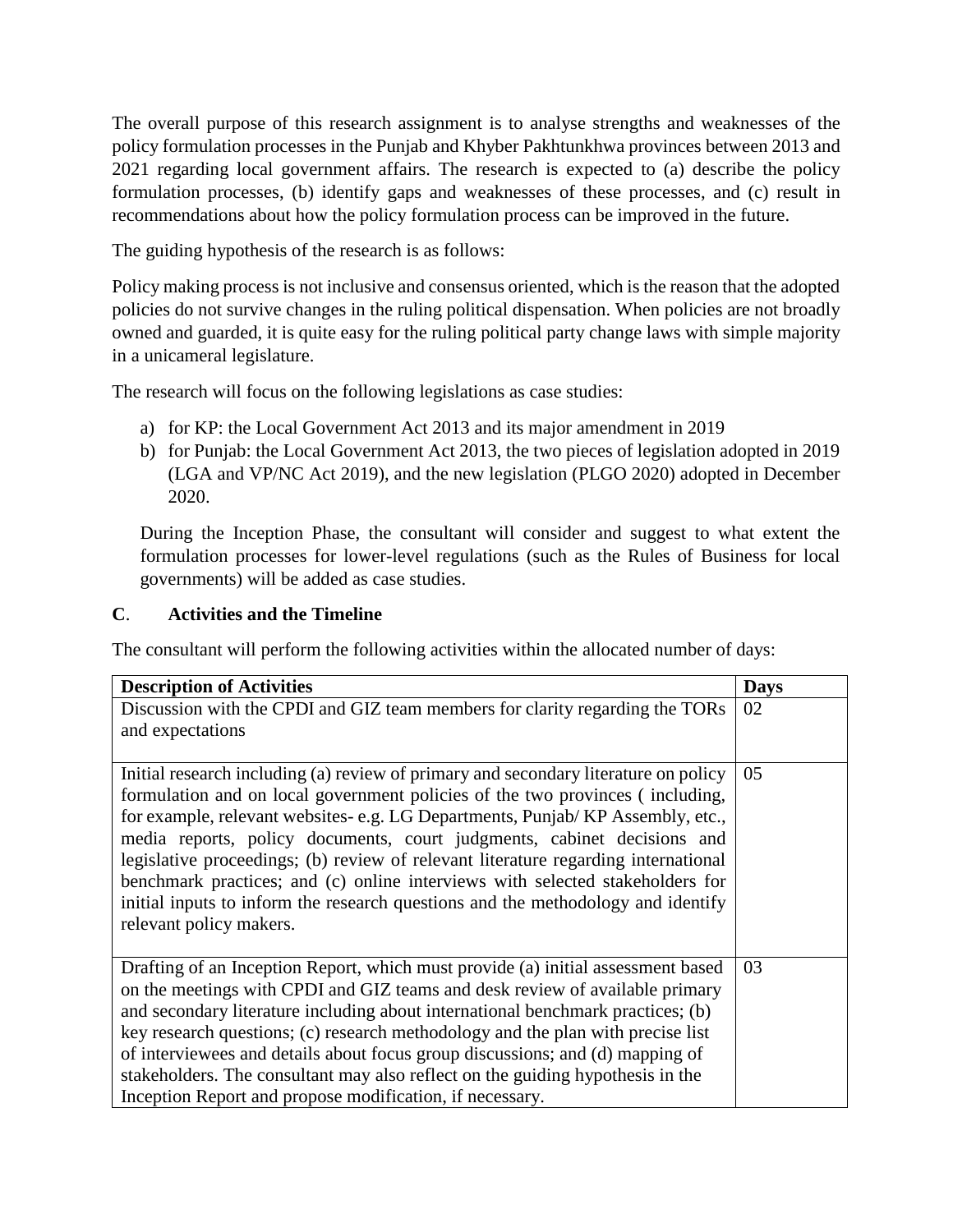| Meetings/interviews with relevant persons including (a) current and former<br>ministers, legislators, heads of local governments and officers; (b) academics,<br>journalists and civil society experts with experience of research, reporting or<br>advocacy experience on local governments; (c) representatives of international<br>organizations and development partners.                                                                                                                                                                                                                                                                                                                                                                                                                                                                                                                                                                                    | 08 |
|------------------------------------------------------------------------------------------------------------------------------------------------------------------------------------------------------------------------------------------------------------------------------------------------------------------------------------------------------------------------------------------------------------------------------------------------------------------------------------------------------------------------------------------------------------------------------------------------------------------------------------------------------------------------------------------------------------------------------------------------------------------------------------------------------------------------------------------------------------------------------------------------------------------------------------------------------------------|----|
| 4 focus group discussions (2 in each province) with participation from diverse<br>official and civil society stakeholders including representation from socially<br>excluded groups.                                                                                                                                                                                                                                                                                                                                                                                                                                                                                                                                                                                                                                                                                                                                                                             | 04 |
| Draft Policy Research Paper, which includes analysis on (a) practices that are<br>institutionalized and sustain changes in political or administrative leadership, as<br>well as those which were adopted at one or the other time but could not be<br>sustained; (b) gaps or weaknesses, as identified by the stakeholders or in the<br>light of international benchmark practices; and (c) assessment of critical<br>junctures in the policy making processes; (d) recommendation about<br>improvement in the policy making process and how those could be<br>institutionalized. The Paper will provide insights about key differences in policy<br>making processes between the two provinces and the socio-economic or political<br>factors that explain how such differences have taken shape overtime. Moreover,<br>the Paper may identify the role and influence of international organizations and<br>development partners in the policy making process. |    |
| Presentation of key findings of the Draft Policy Research Paper to key<br>stakeholders for their feedback and validation                                                                                                                                                                                                                                                                                                                                                                                                                                                                                                                                                                                                                                                                                                                                                                                                                                         | 03 |
| Finalization of the Policy Research Paper in the light of the stakeholders'<br>feedback                                                                                                                                                                                                                                                                                                                                                                                                                                                                                                                                                                                                                                                                                                                                                                                                                                                                          | 05 |
| <b>Total Days</b>                                                                                                                                                                                                                                                                                                                                                                                                                                                                                                                                                                                                                                                                                                                                                                                                                                                                                                                                                | 40 |

# **D. Deliverables and Payment**

Payment of fee to the consultant will be made against the following deliverables:

| <b>Inception Report</b>                   | 25% |
|-------------------------------------------|-----|
| Draft Report and the Draft Position Paper | 50% |
| <b>Final Report</b>                       | 25% |